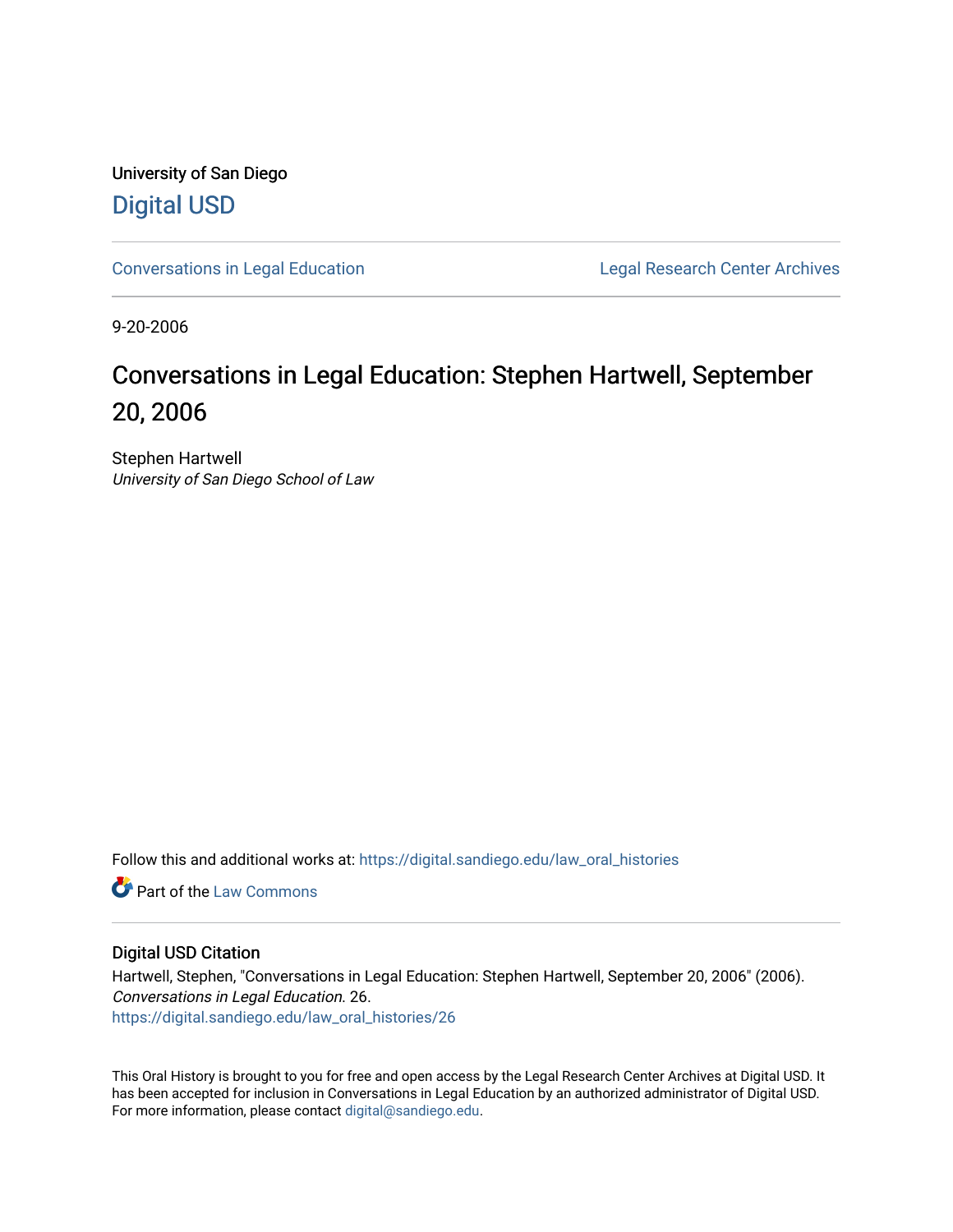## CONVERSATIONS IN LEGAL EDUCATION:

ORAL HISTORIES OF THE FIRST HALF-CENTURY OF THE UNIVERSITY OF SAN DIEGO SCHOOL OF LAW

Narrator: Professor Stephen Hartwell Interviewer: Ruth Levor Recorder: Ruth Levor Date: September 15, 2006 Accession No.: OH-LRC-Hartwell-3A TAPE 3A: SIDE A

RL: This is an interview of Professor Stephen Hartwell for the project Conversation in Legal Education. Oral histories of the first half century of the University of San Diego, School of Law. The interview is being conducted by Ruth Levor at the University of San Diego, School of Law Legal Research Center on September 15, 2006. This is the third session of this set of interviews. Tapes and transcripts of this interview will be archived at the University of San Diego's Copley Library.

RL: Do you still keep in touch with any of your former students?

SH: Yes.

f

RL: What do you know about their career paths? What they're doing, how they're doing now?

SH: I'm not sure how to answer your question to me. It would depend upon the individual.

RL: Well tell me about some of them.

SH: I keep contact with a student who graduated last summer class. And who was alcoholic and simultaneously on cocaine. She has no memory of law school until the last semester. She was in one of my classes and I asked her if she was okay. And she said she couldn't talk about it and I asked her if she could write about it. So, she wrote me and told me about her drugs. And that she was trying to quit. And that it was a struggle. So, we used to meet. About once a week for the rest of the semester, about 10 weeks. She graduated last. She was the bottom of the class. Without giving details about her, she has gone on to be a successful attorney. And the last time I saw her was about seven or eight years ago. She came down and stayed with us for a week, in our house. She's doing very well. She's married. I was the best man at her wedding. I gave her away, the father of the bride. I was the father of the bride or whatever you called it. And since then we communicate once or twice a year by e-mail. Stuff like how you doing? I'm okay. That's probably the person that I kept the longest contact with. And the most profound connection.

RL: How's her addiction?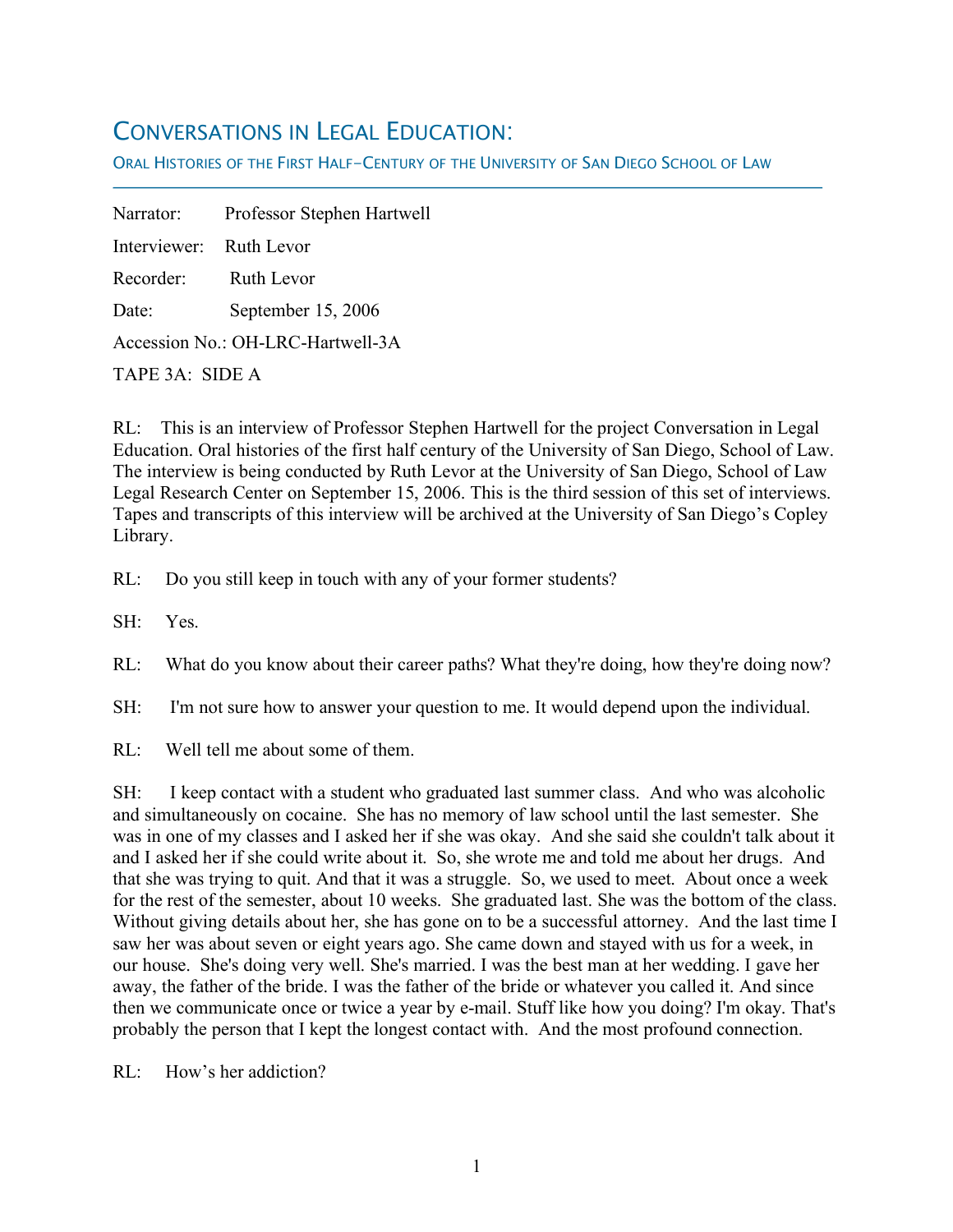SH: Oh, she's clean as a whistle, I think. I mean she does difficult work and does it well. I went with her to Alcoholics Anonymous a couple of times and I went. They, do you know what birthday is? I mean when you when they celebrate your sobriety.

RL: Yes, I do.

SH: Cakes. So, we went and had cakes a couple of times. I get e-mails from a variety of students, may be every year so. Usually just saying I enjoyed your class. Hope you're doing okay. I'm practicing, usually they're out of town, and practicing in Phoenix or I'm in Chicago now or something. Very brief messages. That's the most common connection.

RL: Are most of them trial attorneys?

SH: Oh no.

RL: What's the gamete? Is it the whole gamete?

SH: The whole gamete. They are doing any kind of work. Nothing that is distinctive.

RL: Now in talking about the students, one of your activities, for want of a better word, is that you serve, I don't know whether officially or not, to the Law School's gay, lesbian …

SH: Pride Law?

RL: Pride Law.

SH: Oh, what a story that is.

RL: Tell that story.

SH: That could take six tapes.

RL: Let's go.

SH: It was the beginning of the semester around 1990. I'd have to go look. I could find out. That I was reading a school newspaper the Oceanside, I think it was called and I saw an item about all these different clubs getting started. Like the Filipino club, the Balsa and all these. And they had all these meeting places. Come to room 308 at noon. We'll have pizza and we'll meet. At the bottom of line of this article was a line with the phone number and a first name. Meeting off campus if you're gay or lesbian. With a phone number. So, I, without even thinking about it, I picked up the phone and I called the number and I left a message and I said I am a faculty person at USD. If you want a faculty advisor give me a call. And so, I met two students off campus. At a restaurant, which I thought was appropriate and ironic. We couldn't even meet on campus. And the first thing she told me is she said are you, you're straight, aren't you? And I said yes. And she says they're going to think you're gay. And I did just what you did. Like so, I could care less about what people think of my sexuality. And so Strong, Dean Strong had just taken over as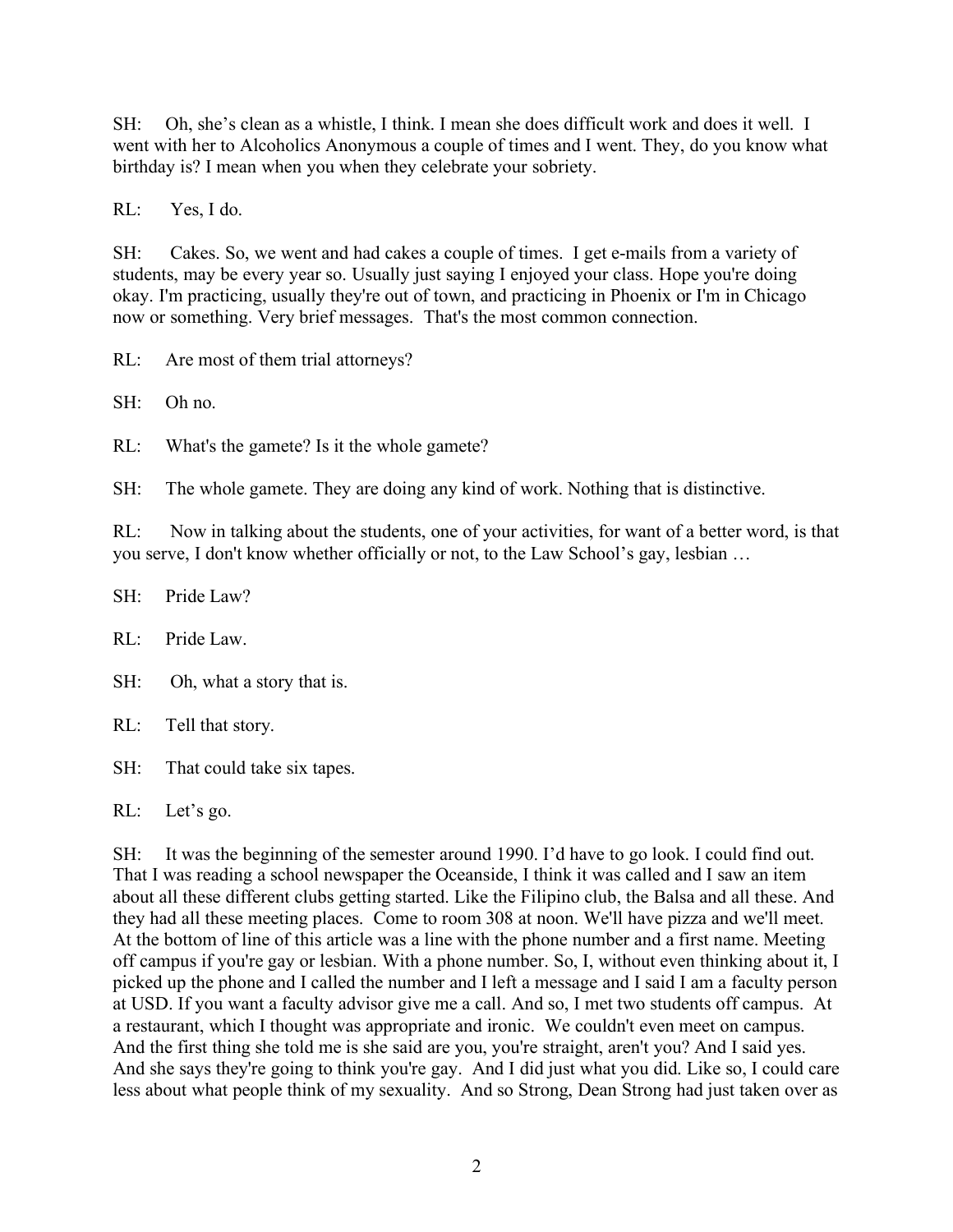Dean. So, I could figure it out by that. And they thought that she could be sympathetic and so we met. And um, I think we had a meeting with her, Dean Strong and she said that's fine. It turned out, I found out later, that we had had an AALS evaluation at USD. Which I had not known about. At least this part I had not known about. They had criticized the Law School for failing to meet the needs of gay and lesbian and trans-sexual students. In fact, it was seen as hostile. And that report had gone, as we used to say, across the street, to the Provost office. Provost Sally. And that they were concerned about it. That part I didn't know. So, when we set up a meeting with Sister Sally, it was so funny. We go into her office, the three of us, and her desk is completely clean. There's nothing there and she's sitting there with her hands holding Jesus. Well what did you want to talk about? As if nobody knew. So, we chuckled. What do you think we're here for? And so that first year was sort of, come to terms with Anachronistic feelings which seem bizarre now. The main concern of the University was that a gay organization would want to use the church for a dignity Mass. Which was the last thing anybody was interested in. They were concerned that if they had a gay organization that they would want to use the Church. The diocese for religious purposes. Which I suppose, if you're Roman Catholic, would be a very difficult problem. But from our point of view, nobody's interested in that. The second was that they were going to proselytize. The irony is of course, is that the Catholic Church proselytizes. There may be some gay person somewhere that proselytizes but, give me a break. It's all kinds of questions about how people become gay but people who are gay say I was born this way. Nobody asked me about becoming gay and why would I choose to be gay if I had a choice in the matter. I'm happy I'm gay but why would I have chosen this. So there are lots of misconceptions, which proselytizing and using the diocese, were preeminent problems. And then there was a problem about using University money. Like if we had a room or a typewriter or computer. Could the University's money be used for that? And our position was we should be treated like everybody else. It's not a difficult position take and if other people had offices or shared an office, we should be able to share an office too. If they had budget items so they could have pizza and we should have the same thing. And that caused the problem because that I have to get my memos out so I can get the language. They had two different words that they used. One was called recognition. And the other was called something like sponsor, I think it was a different word. And sponsored meant that they approved of the work that you were doing and that's why they were giving you money. Recognition means that they would recognize you as an entity but was neither supported nor did not support they were neutral. And, so, they fussed around with changing the language of how they should treat all organizations. Because we asked them, I remember one of the questions I asked them I take it that you would you support a Mormon group? You sponsor all the beliefs of the Mormon church? And Jewish organizations, what do you do with those organizations? Do you approve of their religious beliefs? And there was a suit, you know an obvious recognition that the Catholic Church was an entity. All kinds of organizations they can have. A women's law Caucus that was called women in law at that time. They were basically quote-unquote feminists and they were most of them were pro-choice. That was at one-point part of their constitution, part of their statement. How could you support that? So, the usual thing where you show that there's already inconsistencies going on and that you're just one more inconsistency and you have not paid attention to these inconsistencies and now you are paying attention to ours. So, they changed the recognition and a within about a year it was then called Galsa, gay and lesbian law Students Association. Then we had a cute little girl who is bisexual and she insisted that bisexual should be included. And then we got a transvestite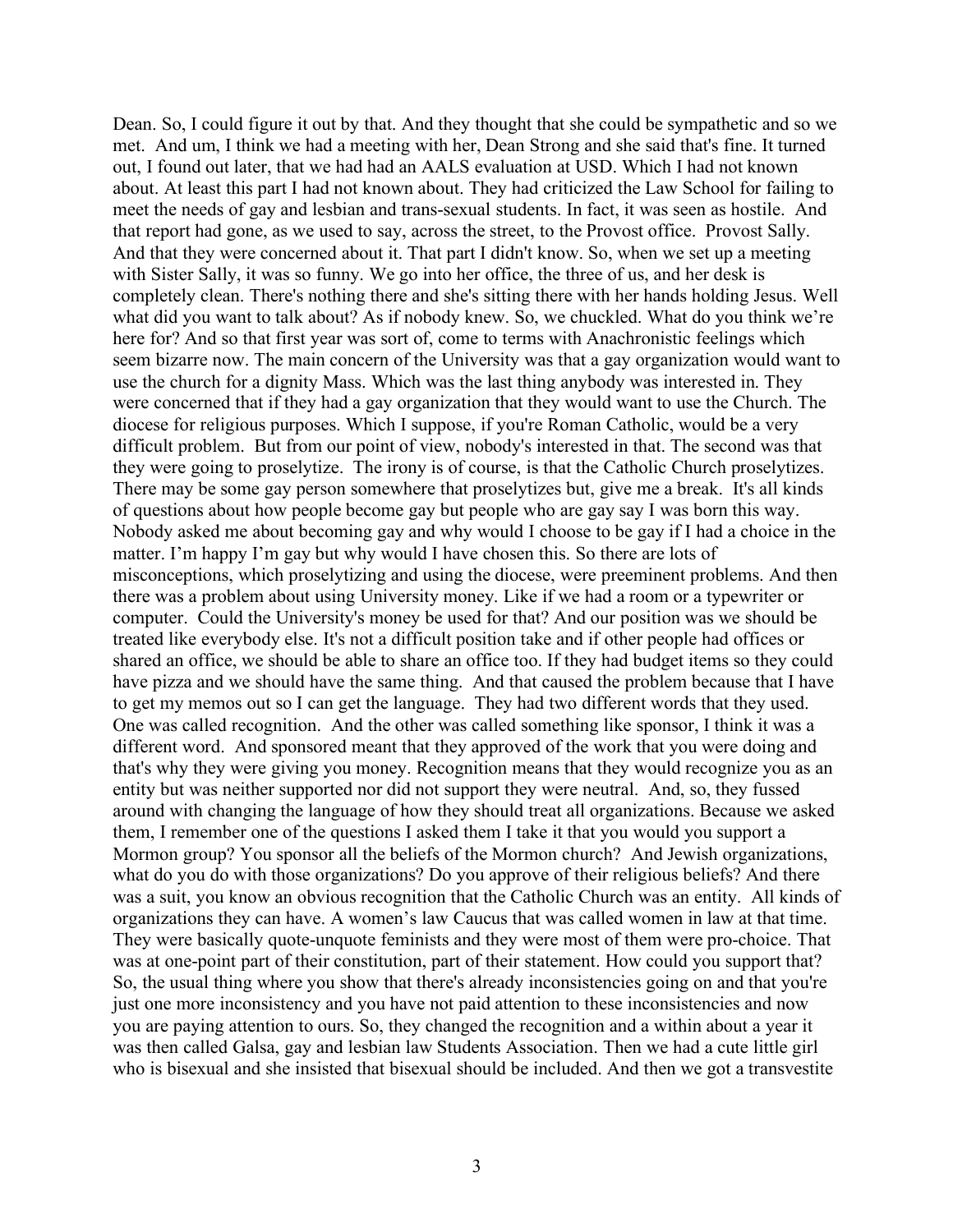and transsexual he insisted or he or she insisted that they be included so they changed it to Pride Law. In order to be inclusive.

RL: Be inclusive.

SH: Be inclusive. Any way that was how it started. I'll go back and dig up some memos and I can give you some dates and some names. I'd rather do that and make sure I get names and dates right. But that was fascinating and it was very satisfying. And I was the faculty advisor up until when I retired. Quote unquote about 3 years ago. So, somebody else, Atkins is doing it now. The changes that have occurred in 16 years that was so closeted and we had gay faculty that never came out. We met off campus the first year.

RL: And it may be an obvious question, but would you talk about why? Where the idea came from?

SH: A lot of students were afraid. Afraid to come out. Afraid that it would show up. That the professor wouldn't like them and maybe get a negative evaluation. I mean the usual things people are afraid of in life. It was part of the culture of that era. We forget how much things have changed but this school is really backwards. And Judy Lou, who you may know, an undergraduate professor, unbeknownst to me, and she unbeknownst me to her, started the undergraduate at the same time. So, the undergraduate group got started simultaneously.

RL: I see.

SH: So, it's part of the change in the era.

RL: And you talk about changes. I think you're referring to changes in attitude. That attitudes are more open now.

SH: Oh yeah. You can be a gay faculty person here and nobody cares. If you want to be out you can, at least that's my impression, and if you don't then you're not. It's your choice now where then I'm sure people didn't feel it as a choice. I never, I made a point not to talk to gay faculty because I didn't want to make, I mean I didn't avoid them, but I didn't want to get them in a position where they would feel awkward. It was that strong. At least that's how I felt it.

RL: Why did you volunteer in the first place?

SH: Well two reasons actually. The propelling reason when I read that I thought this is so ridiculous. And unfair that they have to meet off campus. I mean this is just stupid. I was offended by it, I think. And the second reason is I've always liked gay people. I wrote my first article on gay set back in law school and gave a presentation in class which got a lot of feeling for it. I interviewed a lot of gay people in La. Not too many about half dozen people, for the paper that I wrote it about. Defensive, gay men were charged with sex crimes. Sodomy and exposure and stuff like that. So, I was comfortable with it and I didn't I was not homophobic so to speak. I always liked gay men. And you asked me a question about do I see other people out of class. A couple of the guys that I hang out with are both gay. And we go out and have beer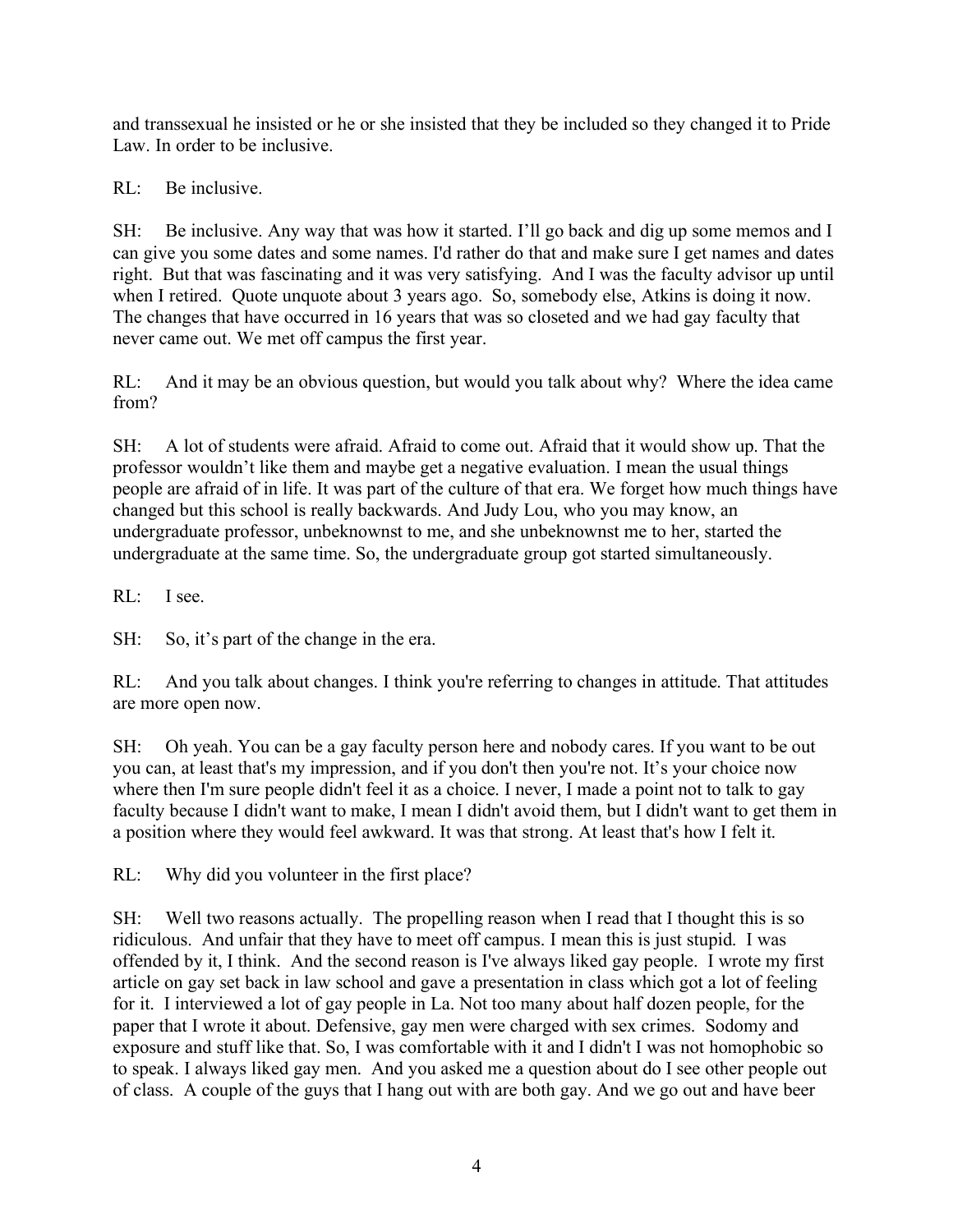and have coffee, four or five times a year, every couple of months. So, it's a group that I felt really comfortable with it.

RL: Can you talk about some of the activities that the club sponsored were?

SH: Oh, it hasn't changed much over the years. Speakers. There was an effort that one guy decided to do. I was part of Tom Holman, The Law Society, for couple years, and one of them was for example making a mentoring group so the gay students could mentor with gay attorneys. To find out who the good judges were and what judges you had to avoid and what kind of cases to take on. That mentoring aspect. At one point making sure, course with Frank here it was easy but making sure they were gay books in the Law Library that covered gay topics. Just gets togethers. We used to have in our house on beginning of fall semester and have people over. Fellowship meet with other people better. That you can get to know and rely on. Go to for help. We had a person come over from the counseling center every other year talk about gay students are more likely to have counseling problems. At least they were at that point because of the pressure on them. And there is a lesbian counselor, I think she still there, counselor and she has started a group over the years. Her game is being serious. Make sure they know about that she would come over and talk about what they would do. Not different I don't think than other clubs. Social, somewhat political, job-related. Support.

RL: Did Pride Law ever get involved in some of the political issues that arose on campus that…

SH: About the military?

RL: About the military, about faculty.

SH: I think individuals did but as an organization I don't think they did. Okay now I think they are probably more active now than since but I don't know. I'm not involved anymore.

RL: I see.

SH: As part of my retirement.

RL: Yes, I support that. Back to the clinic are there and were there, when you began, specific materials available that you could rely on for Clinic education?

SH: One of the joys of being a clinician is there was practically nothing. There is something about the famous binder in price interviewing and counseling book. And I had the big book which I'll have to go back and get the title. I can't think of his name. He died about 5 or 6 years ago. Anyway, there's a big thick book but that wasn't very useful either. For myself and I think this is true of all of us who taught courses as opposed to supervision. All of our materials, with very few exceptions, we made ourselves which has been one of the joys of being a clinician. Is just starting out. I never had a clinic class in law school. I had no idea what a clinic class was supposed to be. We talked about that little bit last week and I think that's true of everybody else in the clinic. So, it's practically in the early years, we did a lot of sharing of materials.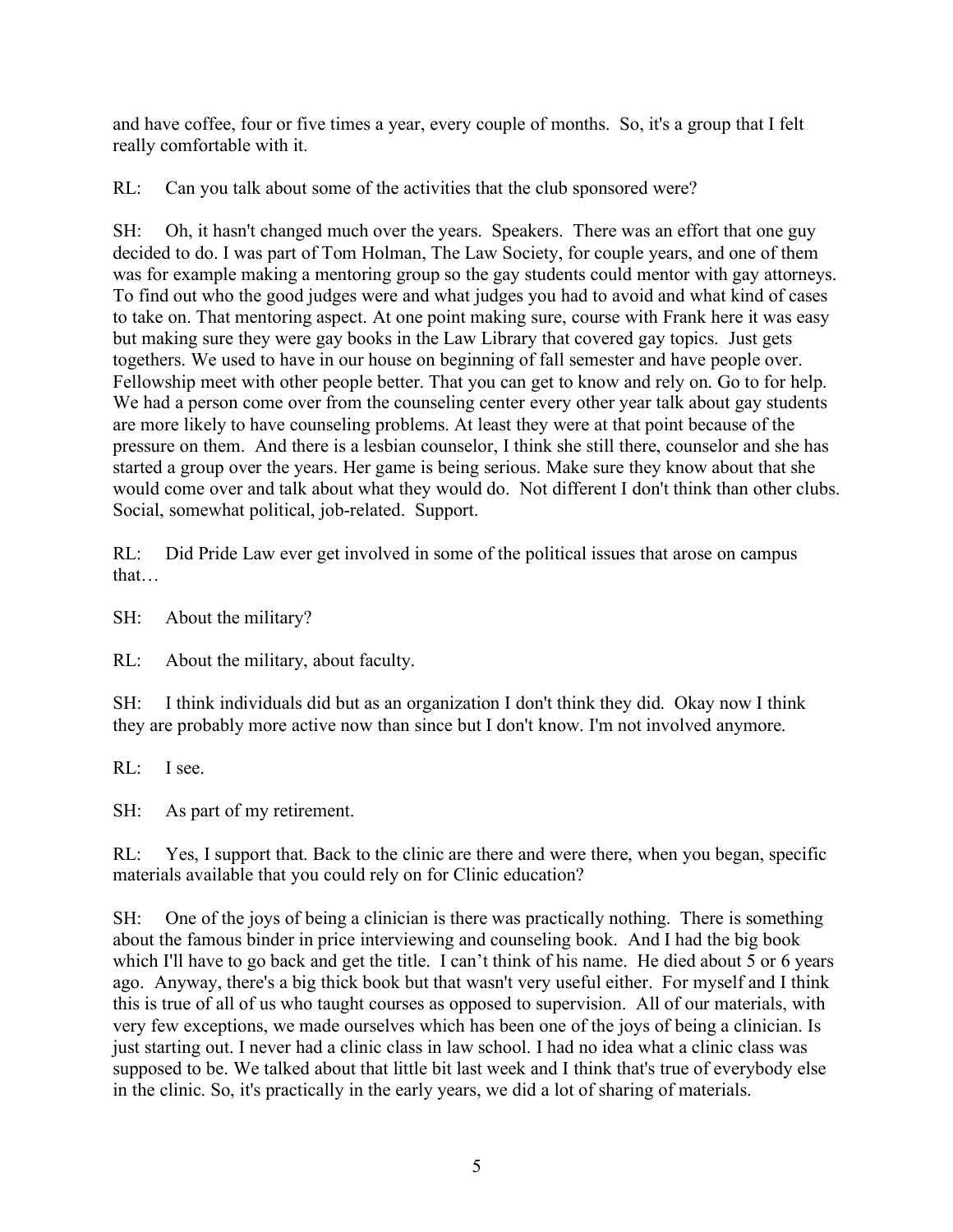Simulations and articles of the time. I still don't use a text book because there aren't any in my opinion, there's no useful textbooks. I constantly my materials are all articles either that I've written or that I get from some other place.

RL: And these are in the interviewing and counseling class?

SH: That and Negotiations, Trial Practice Lawyering Skills Two. All of those classes I think everybody uses their own materials. I don't think anybody uses a book.

RL: Has there been any sharing or sort of archiving of the individual materials that the faculty have constructed?

SH: Clinical faculty?

RL: Um hum.

SH: Only informally, if you go into 308 that's up on the wall.

RL: I see.

SH: But not in any systematic way.

RL: I see. And so, I would guess that a good percentage of your pedagogy is experiential.

SH: Yes. To my mind if it was not experiential it is not clinic. Period.

RL: Can you give some examples of your approach here? In your units?

SH: Well I will give you an example. This is what I call experiential. A couple of years ago, students came into the class that I was teaching. And they were talking about a case they had just been discussing about flag salute. And it was a common law case. So, the next class I walked in with a flag. Marched in to class with a flag at the beginning class and I said we will all salute flag. So, we all said I pledge allegiance to the flag. And I gave them handouts and the first handout said, when it gets to under God it says and Muhammad is his prophet. And the second one said: Hear our Lord who has led us out of Egypt, excetera. It was Jewish obviously. And the third said it was agnostic and the fourth was a blank. So, I had them do the flag salute four times, and asked them what was it like doing the flag salute differently? And they had all kinds of thoughts which they had never thought about when they were reading the Supreme Court case. Namely, particularly, to do the one on Islam. It was offensive to many of them. And some of them are able to see how, if you were a non-believer, to say under God is just as offensive as for them as Christians to say Mohammed is his Prophet. That's experiential teaching. You begin with the foundation of experience I just did something. I just saluted the flag. Even secondly what your feelings are about it. Some of them, when I asked about it, could express literally where it felt. Like a tenseness in their stomach? Or tenseness across their shoulders? And from those physical feelings comes values. I'm unhappy. I'm uncomfortable. I'm anxious. I don't like this. And from those basic beginnings come your ethics, your morality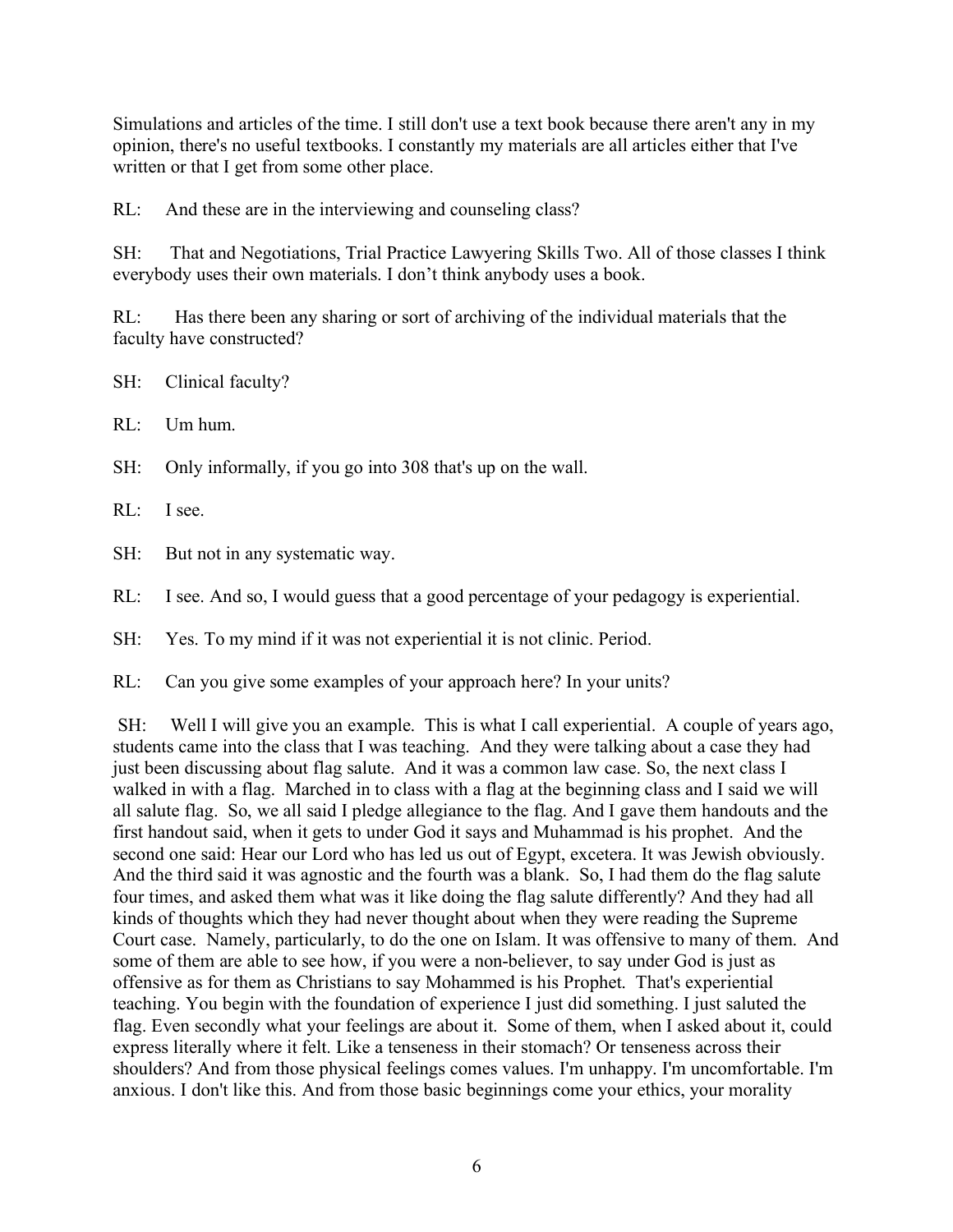which is where you should begin. So that's experiential to me. Experiential to most clinicians is interviewing a client, which I agree. That is experiential too, obviously. But you can create all kinds of experiences that have intense feelings connected to the experience without using clients. And that's really where my interest is. I leave it to others to do the client work. I mean I'm interested in that. I did it for a long time. But I find other ways of doing simulation much more interesting. Because in this class, for example, I had 30 people all focused on the same feeling, because they had all experienced it. They were all in the soup together. Where with the client, you're my client and I'm the attorney. And it's one-on-one. And the Clinic professor comes in later and says what did you think? How did it go? And, typically, what the student says is about the case and you don't get to what's going on between you and the client, because it may seem inappropriate. Because I'm trying to get them a new place to live. I'm not trying to figure out what's going on in their head and their heart. I'm more interested in the basic questions about what was the connection like. What was it like talking to this person? Who is so different from you and has values that are different than you? How do you make accommodations on certain things? And I find that for myself I can do that better through simulation. So experiential is experience if you can get to physical feelings, reacting feelings to it, and then from there what values do they attend to. Then where you go from there?

RL: So then how do you test?

SH: Well I teach classes where I don't have to grade, except pass fail. I have done classes like Professional Responsibility where I had to grade. And I have to tell the class that there's a bifurcation in class. There are two different processes going on. What I'm interested in, and what I have to grade you on. So, this is the stuff I'm interested in and this is the stuff that I have to grade you on. And occasionally they will overlap but more often they are different. So, I try to be, like a good consumer protection act. Tell them what's going on so they don't have anything hidden. So, if I teach a class that has to be graded, I would with some exceptions, I would grade them similar to another law professor, academic law professor. In terms of how do I test them with experiential, I get a huge amount of feed-back. In terms of testing for purposes of knowing whether what I'm trying to get over gets over that I can find out because I have journals. I have soon as write journals. I do quick rights in class. So, I get to feed-back all the time on what's being understood. I do a lot of discussions in class. So, if your question is focused on how do I find out what's going on for purposes of mine on whether they're getting it that I know.

RL: So, is there a baseline for a student having to receive a pass?

SH: Woody Allen said 95% is showing up. If you show up and participate then I know you learned something. You cannot not learn something if you're participating.

RL: And do you have levels of pass? High Pass?

SH: 20 roughly 25% high pass. And whatever the guidelines are from the academic team. I used to keep it very, very, sophisticated numbering system and where I keep track of points at the end of the day and all that and I found out that my subjective impression and my point system were identical. It is not rocket science. People who speak up in class, they bring in stuff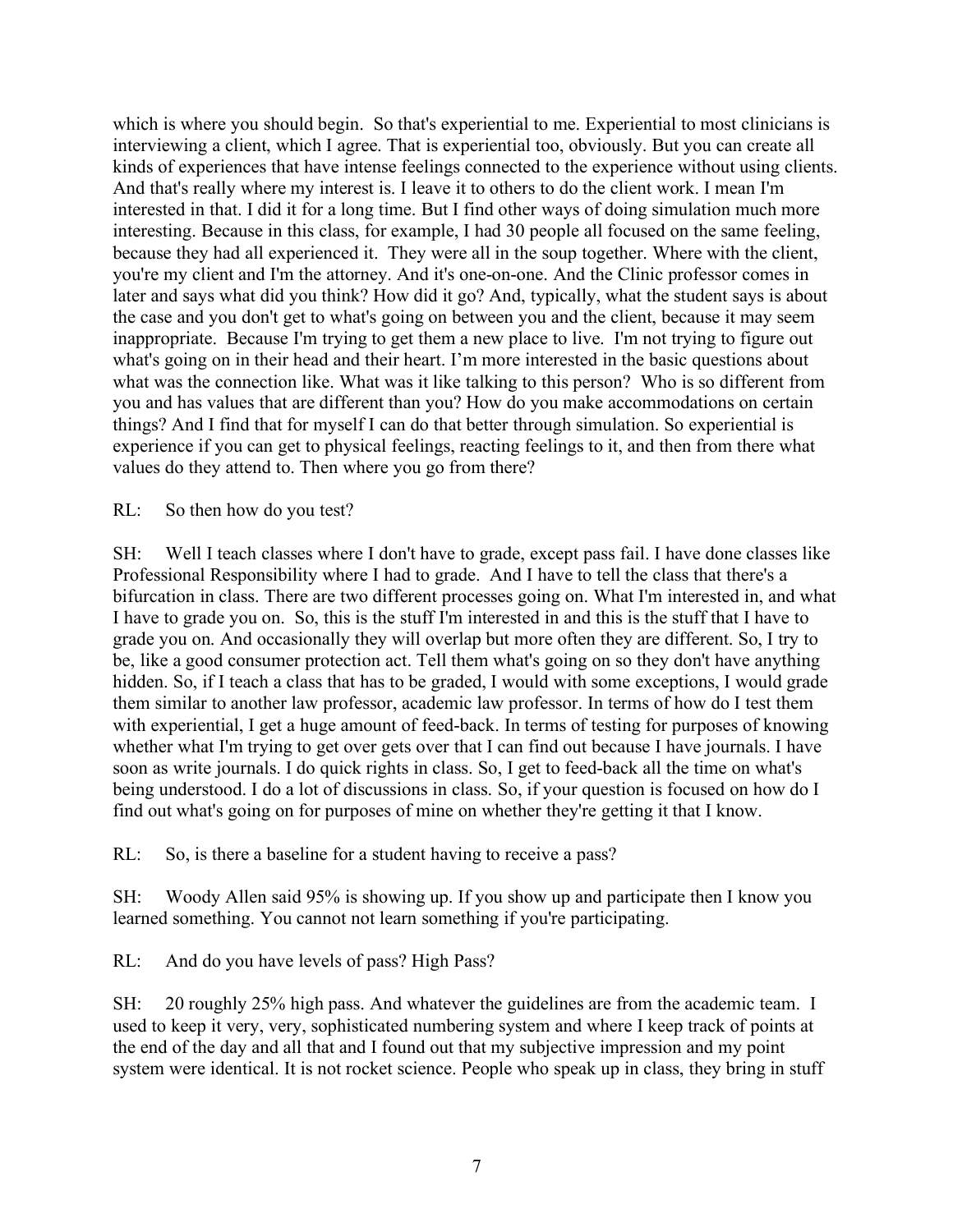and they have interesting things to contribute and they help other people. I'm looking for a Collaborative Learning environment where people help other people learn it is obvious.

RL: Well then on the other side what are some of the classic difficulties involved in clinic education and clinical practice?

SH: The difficulty is if you make it one, if and only if. That you're an island in an indifferent sea. Not a hostile sea but an indifferent sea. The law school as a whole maintains a clinic, I believe for, and I don't mean this negatively, for basically political reasons. You need to have a clinic program in order to attract students. But the faculty in the administration, by and large, it doesn't not support clinic but it's indifferent to clinic. So, if that's an issue for you it's a problem. The flip side is, the good side is for me, is that I've never been interfered with. I've never been told not to teach in a certain way ever. Dean Rodriguez, for all of his interpersonal difficulties that I've heard about it and don't know about, for me was very supportive. He supported my writing and he was very supportive of the way I teach. And honored me with the University Professorship. Which I was absolutely flabbergasted. I mean I, but I didn't even saw it. When I saw the university professorship, I just skipped it over. I didn't even know about it I've been on the list. And a month had gone by and he wanted somebody call me when I had done something right. I didn't know I had been selected. But anyway, in response to your question, I think that's the difficulty is the lack of recognition and appreciation or understanding.

RL: Do you think, know of other programs and other law schools that perhaps hold a higher stature?

SH: Yeah. University of New Mexico and you can talk to Terry about that if you haven't already. NYU, New York University as distinct from NYU. No not New York University, New York Law School. There's New York Law School, then there is NYU. They are both strong clinic programs. Those are the ones that come to mind.

RL: And what are the indication of their strength?

SH: Oh, I left out American University. Well American and New Mexico have clinicians as Deans. And they have Clinic programs which are inclusive. They're part of the but not kind of an add-on like we are, they are part of the law school education. So, if you start with the Dean as a clinician and make it as part of the system of the school, you have an entirely different attitude towards the clinic programs. But I don't know that I would be any happier there than I am here. I'm left alone and I do what I do and I have complete freedom to teach. I've got no complaints.

RL: And included in that lack of censorship it sounds like it's lack of any University censorship about some of the topics that may be antithetical to Catholic be large sea teachings.

SH: Right. That is correct.

RL: As you gain experience in teaching has your approach changed in any way over the years?